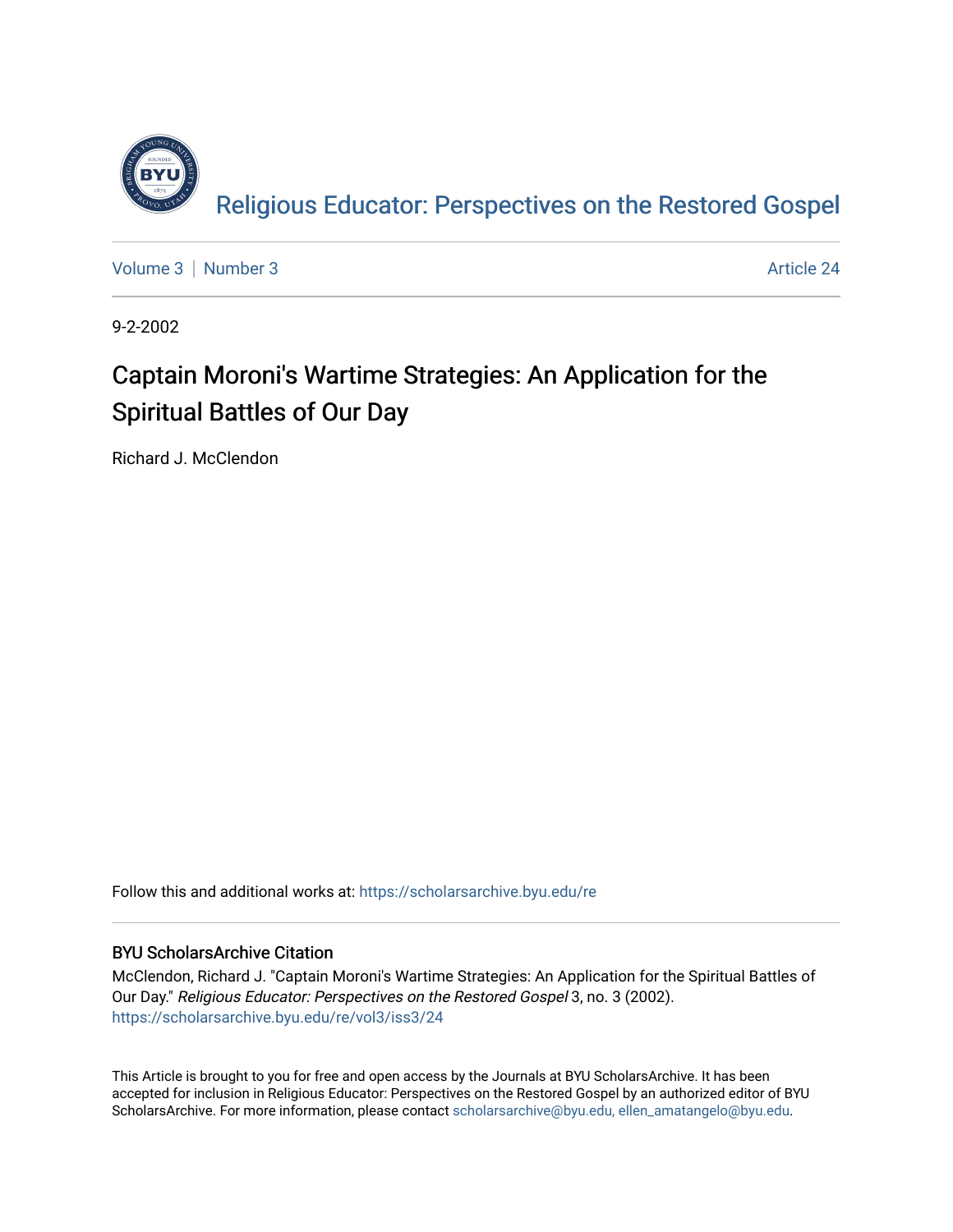

#### Painting by Arnold Friberg, Captain Moroni and the Title of Liberty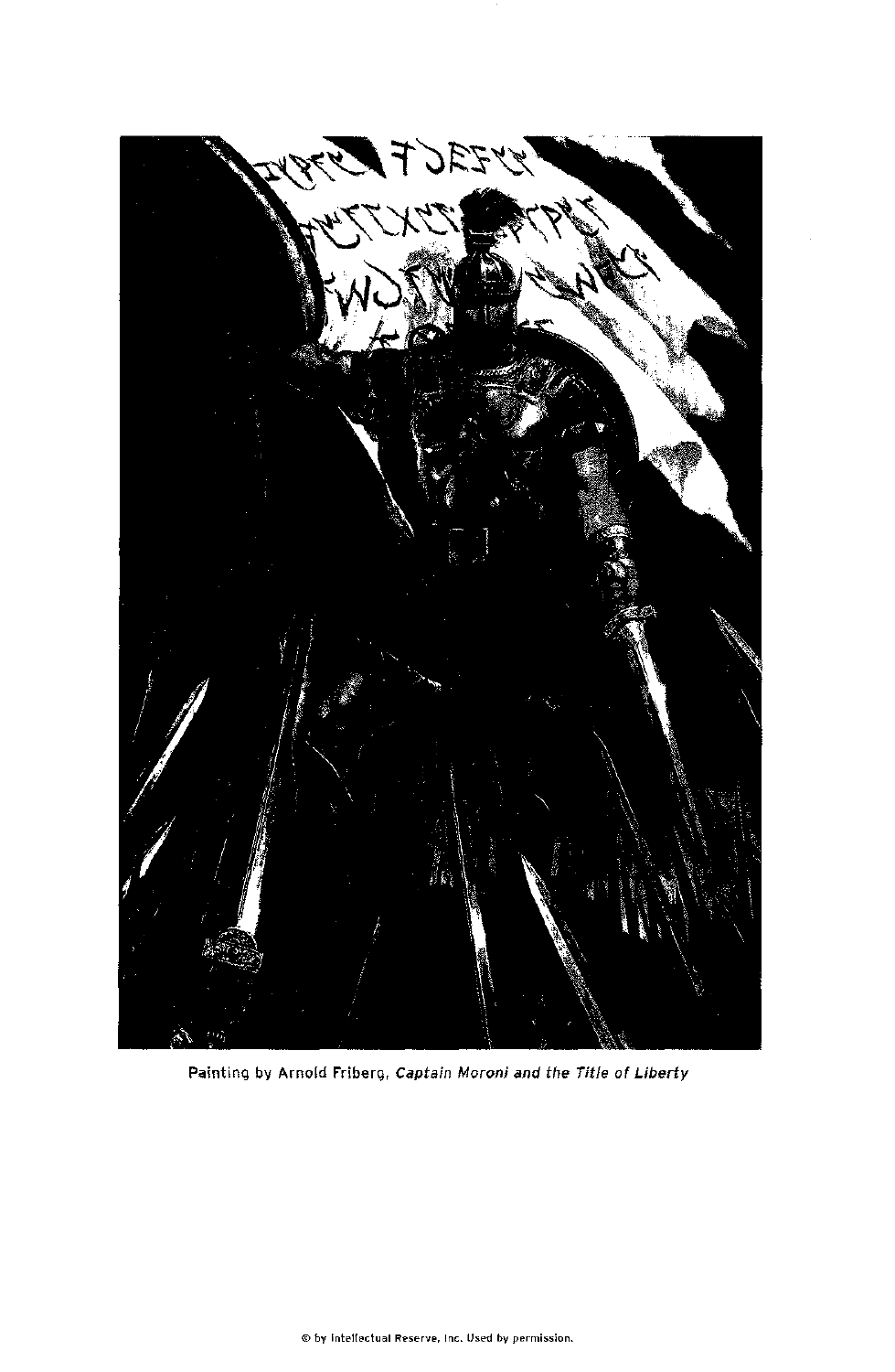# Captain Moroni's Wartime Strategies: An Application for the Spiritual Battles of Our Day

Richard McClendon

Richard McClendon is a visiting assistant professor of sociology and an adjunct professor of ancient scripture at BYU.

As Mormon abridged the Nephite record, he included what he deemed most relevant for latter-day Israel, including stories of war. The so-called "war chapters" provide a rich resource of modern-day spiritual applications for teachers and students of the gospel (see Alma  $43-62$ ). One way to apply these chapters is to draw a parallel between the physical and the spiritual—between Moroni's physical battles on the field and the spiritual battles that we face in our own lives today To be more specific, we might ask these questions:  $(1)$  What strategies did Captain Moroni use to prepare and protect himself and his people from evil men such as Zerahemnah, Amalickiah, and Ammoron?  $(2)$ How can these strategies be implemented to build spiritual defenses of our own against Satan and the evil of our day? Of course, we could identify numerous strategies; however, we will focus our attention on just five. First, Captain Moroni equipped those in his military with personal armor that shielded the "more vital parts of the body" (Alma 43:38). Second, Moroni extended the boundary of defense from the individual to the individual's environment—that is, he made each city into a fortress that was protected by surrounding earthworks, trenches, and picket fences. Third, Moroni recognized that his enemy would be progressive while attempting to defeat and subject the Nephites. Therefore, he was in an ongoing mode to prepare and implement improved forms of defense to stay ahead of his enemy's continuing efforts. Fourth, Moroni erected towers to overlook the fences surrounding each city. Not only were these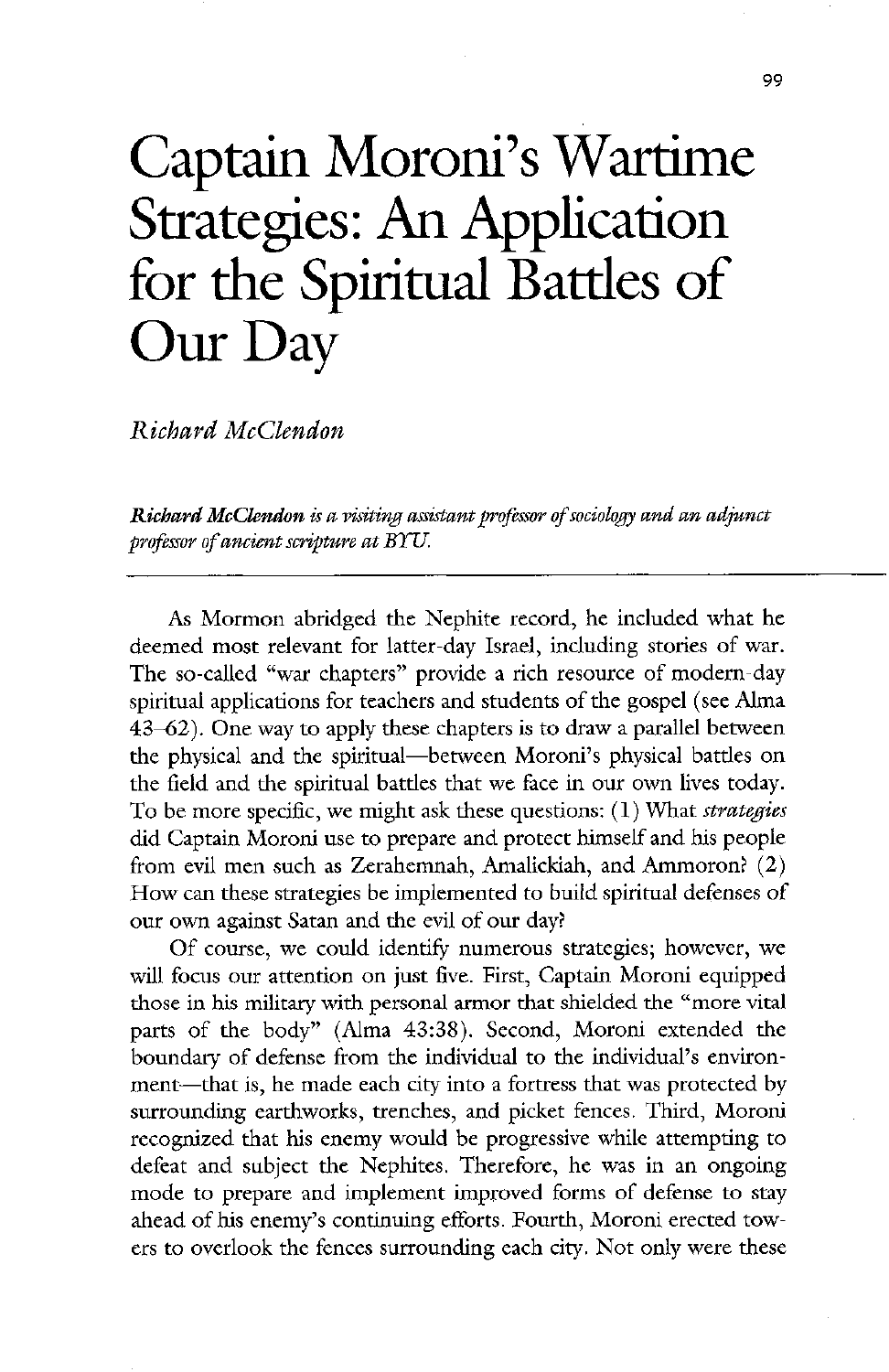towers strategic places from which soldiers could fire stones and arrows at the enemy in the heat of battle but no doubt they were places from which watchman could see the enemy "while [they were] yet afar off"  $(D&C 101:54)$ . Fifth, Moroni and his military captains used wisdom by not attacking the enemy in the enemy's strongholds. Instead, the Nephites waited patiently for the proper time and place to make their offensive moves. Each of these strategies and its spiritual application for our lives will be discussed in this article

#### Protecting Ourselves by Putting on Armor

The year was 74 B.C. Alma and his companions had just led a mission to reclaim the apostate Zoramites. Many of these Zoramites were eventually converted and joined the people of Ammon in the land of Jershon. Angered by this movement and by Alma's preaching of the word, the "more popular part" of the Zoramites joined themselves to the Lamanites and began enticing them to go to war against the Nephites (see Alma 35). Meanwhile, Moroni, a young visionary and chief captain of the Nephite military, wisely prepared his people for possible attacks. When word reached Moroni that the Lamanites, led by Zerahemnah, were on their way to invade the Nephites, he quickly deployed his army to the land of Jershon to rebuff them. As the Lamanites drew near the city, they saw that the Nephites had "breastplates and  $\ldots$  arm-shields, yea, and also shields to defend their heads, and also they were dressed with thick clothing"  $(43:19)$ . In great fear, the Lamanites made a hasty retreat. Later, when Moroni learned that Zerahemnah's army was moving to attack "the weaker part" of the Nephites in the land of Manti, he rallied his troops to head them off  $(43.24-25)$ . In the ensuing battle, the "work of death commenced on both sides, but it was more dreadful on the part of the Lamanites" because of their nakedness. The heavy blows of the Nephite swords "brought death almost at every stroke. While on the other hand, there was now and then a man fell among the Nephites, by their swords and the loss of blood, they being shielded from the more vital parts of the body, or the more vital parts of the body being shielded from the strokes of the Lamanites, by their breastplates, and their armshields, and their head-plates; and thus the Nephites did carry on the work of death among the Lamanites"  $(43:37-38)$ . As the battle continued, its intensity increased with loss of life on both sides. Although less than half the size of the Lamanites, the Nephite army gained a major victory over their enemy (see Alma  $43:51$ ).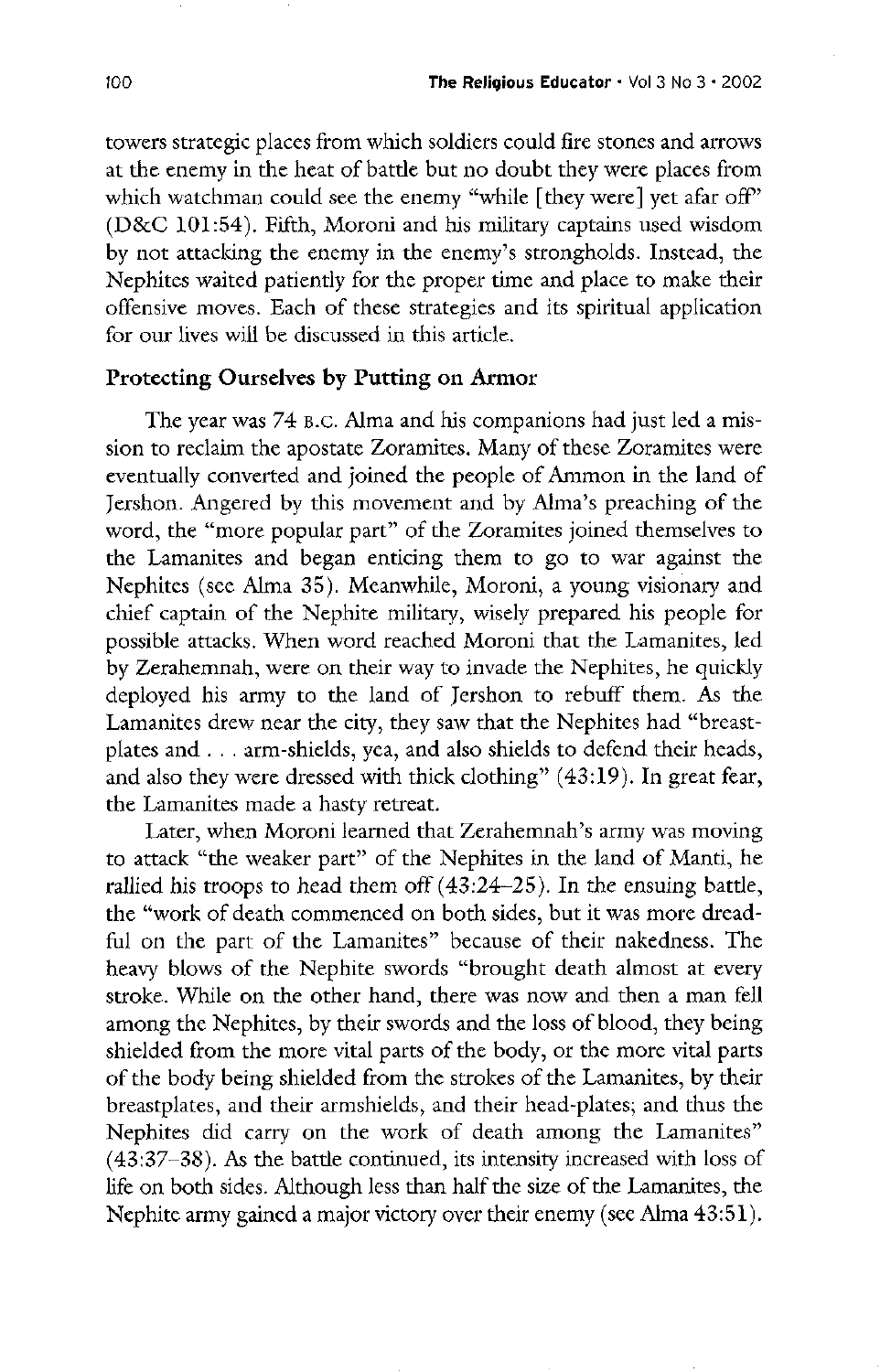Humble Moroni attributed this miraculous victory to God's preserving hand and the faithfulness of the people. The inspiration of Moroni to supply his army with protective armor at this critical point played a key role in their preservation. Zerahemnah himself accredited the Nephite success to their armor, although he stubbornly refused to admit any divine intervention (see Alma 44:9).

This life-preserving strategy of protecting oneself by putting on armor is, of course, a powerful spiritual metaphor for our day. Paul's counsel to the Ephesians to "take unto [them] the whole armour of God" (see Ephesians  $6:13$ ) was reaffirmed for our generation when the Savior revealed the following:

Wherefore, lift up your hearts and rejoice, and gird up your loins, and take upon you my whole armor, that ye may be able to withstand the evil day, having done all, that ye may be able to stand.

Stand, therefore, having your loins girt about with truth, having on the breastplate of righteousness and your feet shod with the preparation of the gospel of peace, which I have sent mine angels to commit unto you

Taking the shield of faith wherewith ye shall be able to quench all the fiery darts of the wicked

And take the helmet of salvation, and the sword of my Spirit, which I will pour out upon you, and my word which I reveal unto you, and be agreed as touching all things whatsoever ye ask of me, and be faithful until I come, and ye shall be caught up, that where I am ye shall be also. Amen.  $(D&C 27:15-18)$ 

Spiritual armor, then, consists of such elements as truth, righteousness, peace, faith, salvation, and the Spirit. Church leaders have provided valuable insight into how we may go about attaining and fitting ourselves with this type of armor. Elder M. Russell Ballard recently explained

How do we put on the whole armor of God so that we may as Paul promises, "be able to withstand the evil day"? I like to think of this spiritual armor not as <sup>a</sup> solid piece of metal molded to fit the body but more like chain mail. Chain mail consists of dozens of tiny pieces of steel fastened together to allow the user greater flexibility without losing protection.  $\ldots$ . There is not one great and grand thing we can do to arm ourselves spiritually. True spiritual power lies in numerous smaller acts woven together in a fabric of spiritual fortification that protects and shields from all evil

It is a common expression to talk about the "chinks" in a person's armor. The definition of the word chink is "a crack, a cleft,  $\dots$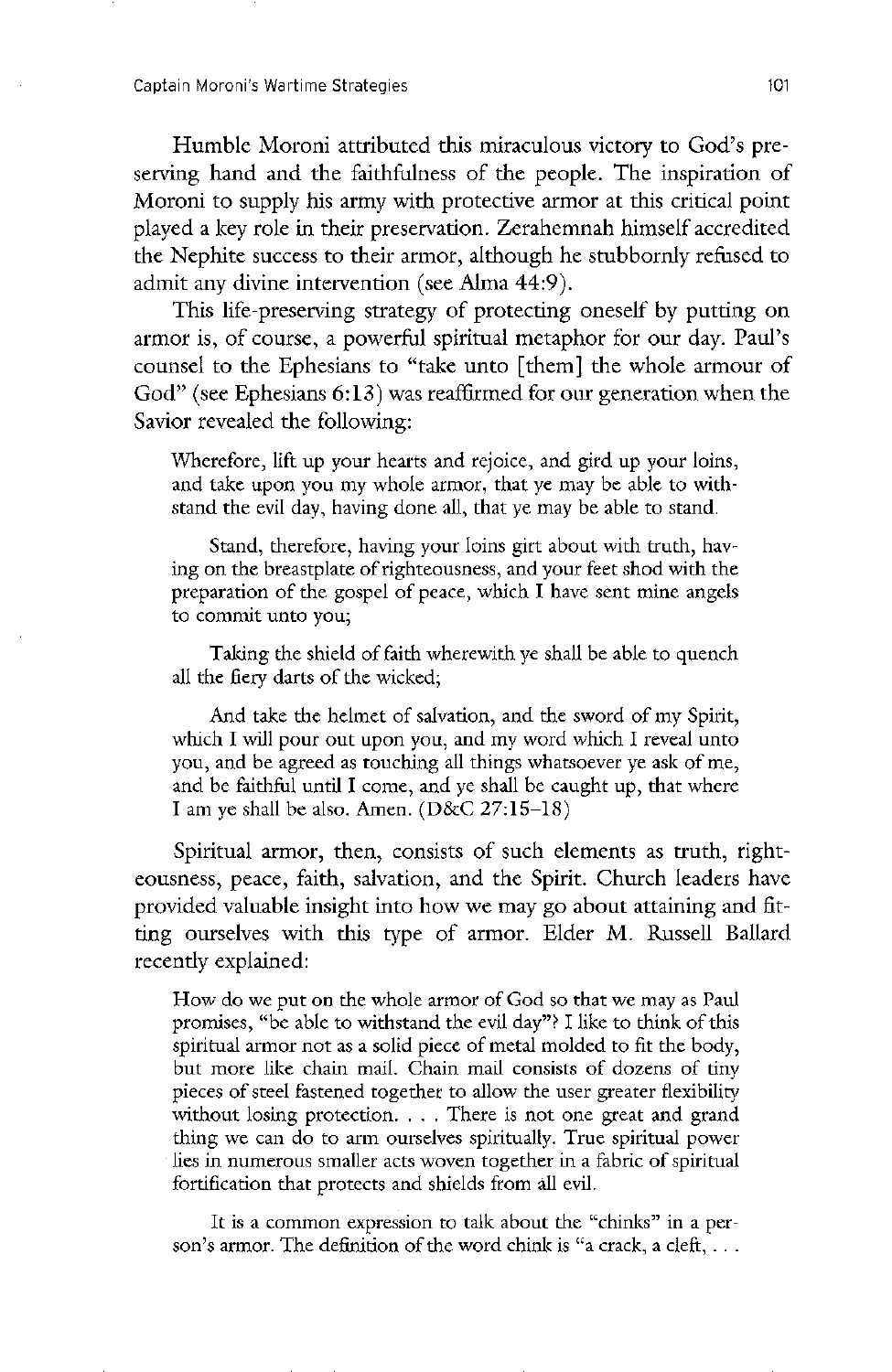a narrow opening." Should an arrow strike exactly one of the chinks in one's armor, a fatal wound can result.<sup>1</sup>

Elder Ballard went on to suggest six ways we can eliminate any chinks in our personal spiritual armor. These include relying on the protective power of both prayer and scripture study, drawing on the merciful grace of God, watching ourselves, not wasting the days of our probation, and remembering that reverence invites revelation.

As part of a series of questions, President N. Eldon Tanner illustrated how we clothe ourselves with God's armor:

Are we studying the scriptures so that we can increase our knowledge and faith and testimony regarding the gospel? Do we keep the commandments? Are we honest and truthful in our dealings? Do we keep the Sabbath day holy? Do we observe the Word of Wisdom? Do we pay an honest tithing? Do we attend our meetings and respond to the calls made of us by our authorities? Are we virtuous and clean and pure in heart and mind and deed

Do we fight against the evils around us—pornography, abortion, tobacco, alcohol, drugs? Do we have the courage to stand up for our convictions? Can we truly say we are not ashamed of the gospel of Christ? Do we live peaceably with our neighbors and avoid gossip and backbiting and spreading unfounded rumors? Do we truly love our neighbors as ourselves?

If we can answer yes to these questions, then we will have on the whole armor of God, which will protect us from harm and preserve us from our enemies.<sup>2</sup>

Clearly, then, from these statements, there are a number of fundamental actions that if implemented daily constitute putting on the Lord's armor. These things range from having personal prayer and studying the scriptures to loving others and being honest—in other words, simply living the gospel!

Another aspect concerning our modern-day armor deserves specific attention, as discussed by Elder Carlos E. Asay:

There is, however, another piece of armor worthy of our consideration. It is the special underclothing known as the temple garment, or garment of the holy priesthood, worn by members of The Church of Jesus Christ of Latter-day Saints who have received their temple endowment. This garment, worn day and night, serves three important purposes: it is a reminder of the sacred covenants made with the Lord in His holy house, a protective covering for the body, and a symbol of the modesty of dress and living that should characterize the lives of all the humble followers of Christ.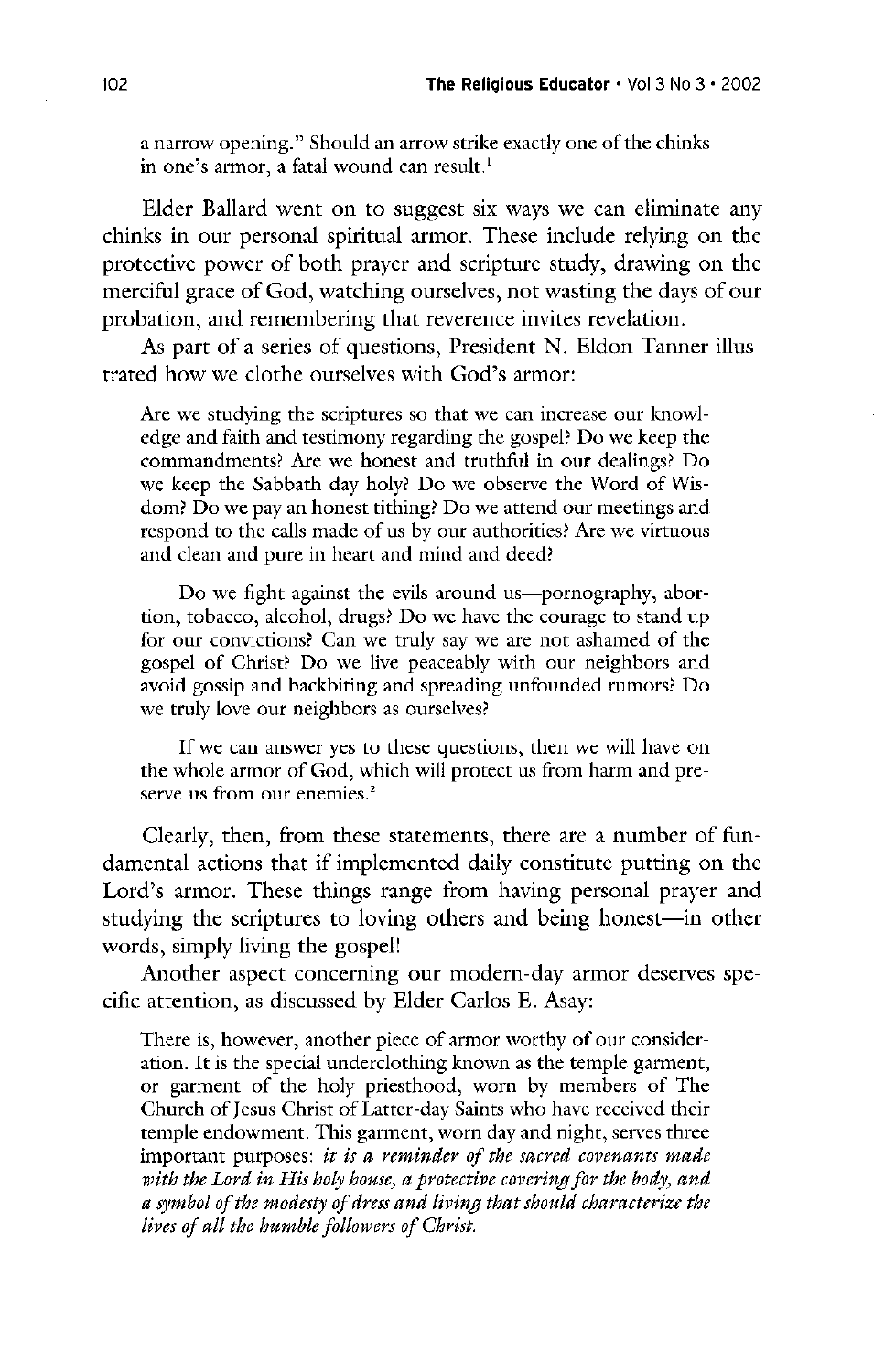It is written that "the white garment symbolizes purity and helps assure modesty, respect for the attributes of God, and, to the degree it is honored, a token of what Paul regarded as taking upon one the whole armor of God (Ephesians 6:13; cf.  $D&C$  27:15)... Garments bear several simple marks of orientation toward the gospel principles of obedience, truth, life, and discipleship in  $Christ.$ " $\ldots$ 

The heavy armor worn by soldiers of a former day, including helmets, shields, and breastplates, determined the outcome of some battles. However, the real battles of life in our modern day will be won by those who are clad in a spiritual armor-an armor consisting of faith in God, faith in self, faith in one's cause, and faith in one's leaders. The piece of armor called the temple garment not only provides the comfort and warmth of a cloth covering, it also strengthens the wearer to resist temptation, fend off evil influences, and stand firmly for the right. $3$ 

When we think of putting on our personal armor, we need to recognize that it may be worthless unless it fits properly. The proper fitting of armor takes time and patience. President Boyd K. Packer emphasized that there is a special place where this fitting should be done. In speaking of "the shield of faith," he said:

[The] shield of faith is not produced in a factory, but at home in a cottage industry

Our Father's plan requires that, like the generation of life itself, the shield of faith is to be made and fitted in the family. No two can be exactly alike. Each must be handcrafted to individual specifications

The plan designed by the Father contemplates that man and woman, husband and wife, working together, fit each child individually with a shield of faith made to buckle on so firmly that it can neither be pulled off nor penetrated by those fiery darts

It takes the steady strength of a father to hammer out the metal of it and the tender hands of a mother to polish and fit it on. Sometimes one parent is left to do it alone. It is difficult, but it can be done

In the Church we can teach about the materials from which a shield of faith is made: reverence, courage, chastity, repentance, forgiveness, compassion. In church we can learn how to assemble and fit them together. But the actual making of and fitting on of the shield of faith belongs in the family circle. Otherwise it may loosen and come off in a crisis.<sup>4</sup>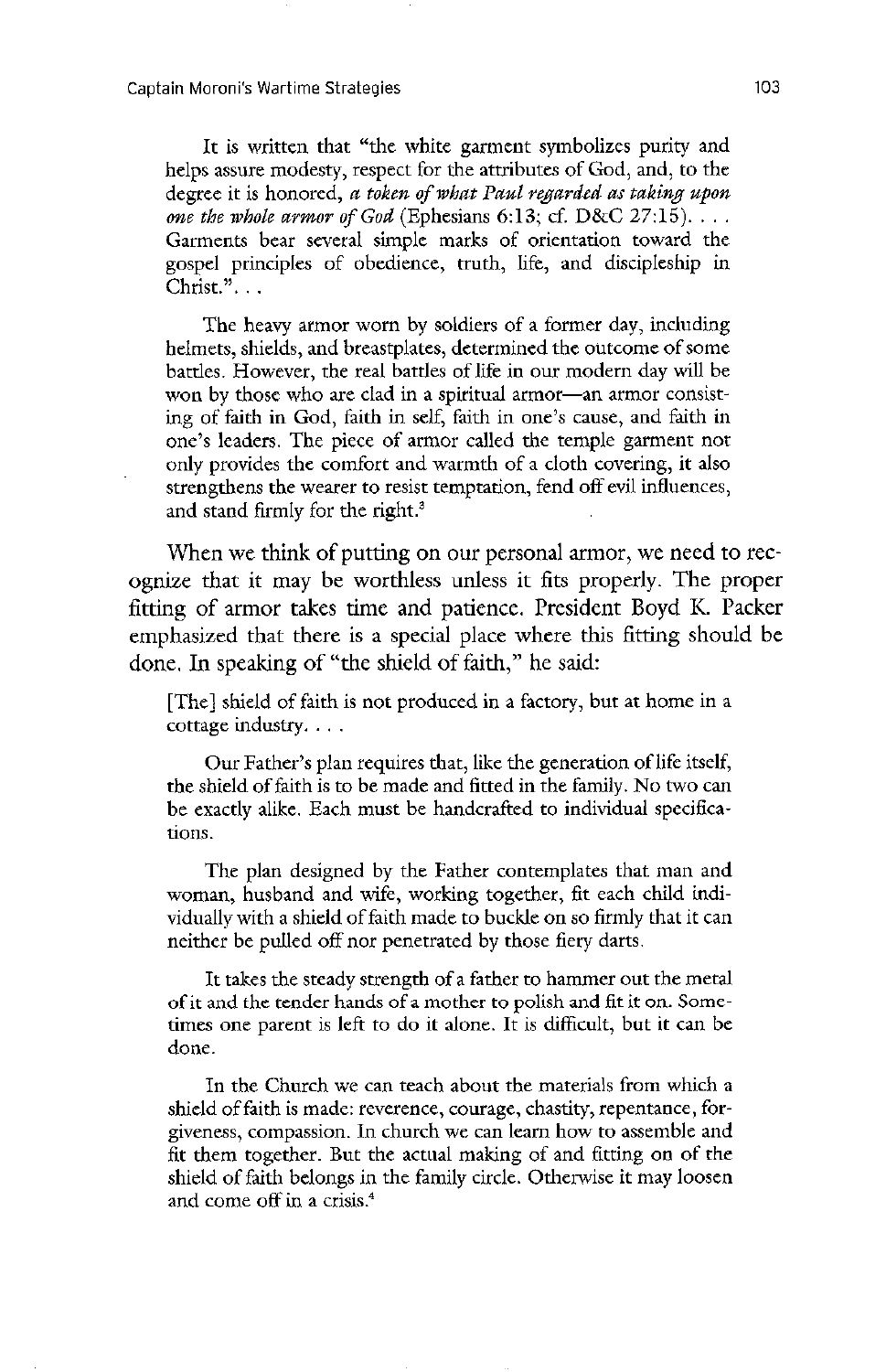In summary, the armor of God that Paul and, more recently, the Lord has counseled us to "put on" comes by way of keeping God's commandments and establishing personal, temple, and home-centered gospel living. Much like Captain Moroni, who outfitted his forces with personal protection, parents must equip themselves and each child with celestial armor, knowing that many telestial battles lie ahead. Such armor will protect "the more vital parts" of our spiritual body and will, like Moroni, provide the lifesaving protection to "withstand the evil day"—or the evil in our day—and come off conquerors.

#### Protecting Ourselves by Protecting Our Environment

Another strategy that Moroni employed as a defense for his people was to extend the boundary of protection from the individual to the surrounding environment. While Amalickiah was deceitfully acquiring Lamanite leadership and inciting them to war, Moroni was surrounding his people with protective defenses by preparing their cities and lands in a way that "never had been known among the children of Lehi" (Alma 49:8). Moroni initiated this work by digging up ridges of earth and placing stone walls around border cities and lands that he felt needed to be fortified and that would serve as key places of resort for his army (see Alma  $48:8$ ). Soon after this, the Lamanites, freshly fitted with new armor themselves, smugly began to mobilize their forces and attack the city of Ammonihah, believing it to be an easy target. Unaware of Moroni's new defensive infrastructure, they were stunned at what they saw as they drew near the city (see Alma  $49:3-4$ ). Recognizing they had been outwitted, they retreated and took their march toward the land of Noah, their chief captains covenanting along the way that they would destroy the people of that city (see  $49:13$ ). Once again, they were disappointed, as Moroni had fortified all of the cities in that region, including Noah. Nevertheless, because of their chief captain's previous decree, they reluctantly began their assault. Mormon describes what happened:

Now behold, the Lamanites could not get into their forts of security by any other way save by the entrance, because of the highness of the bank which had been thrown up, and the depth of the ditch which had been dug round about, save it were by the entrance.  $\ldots$ 

Now when they found that they could not obtain power over the Nephites by the pass, they began to dig down their banks of earth that they might obtain a pass to their armies, that they might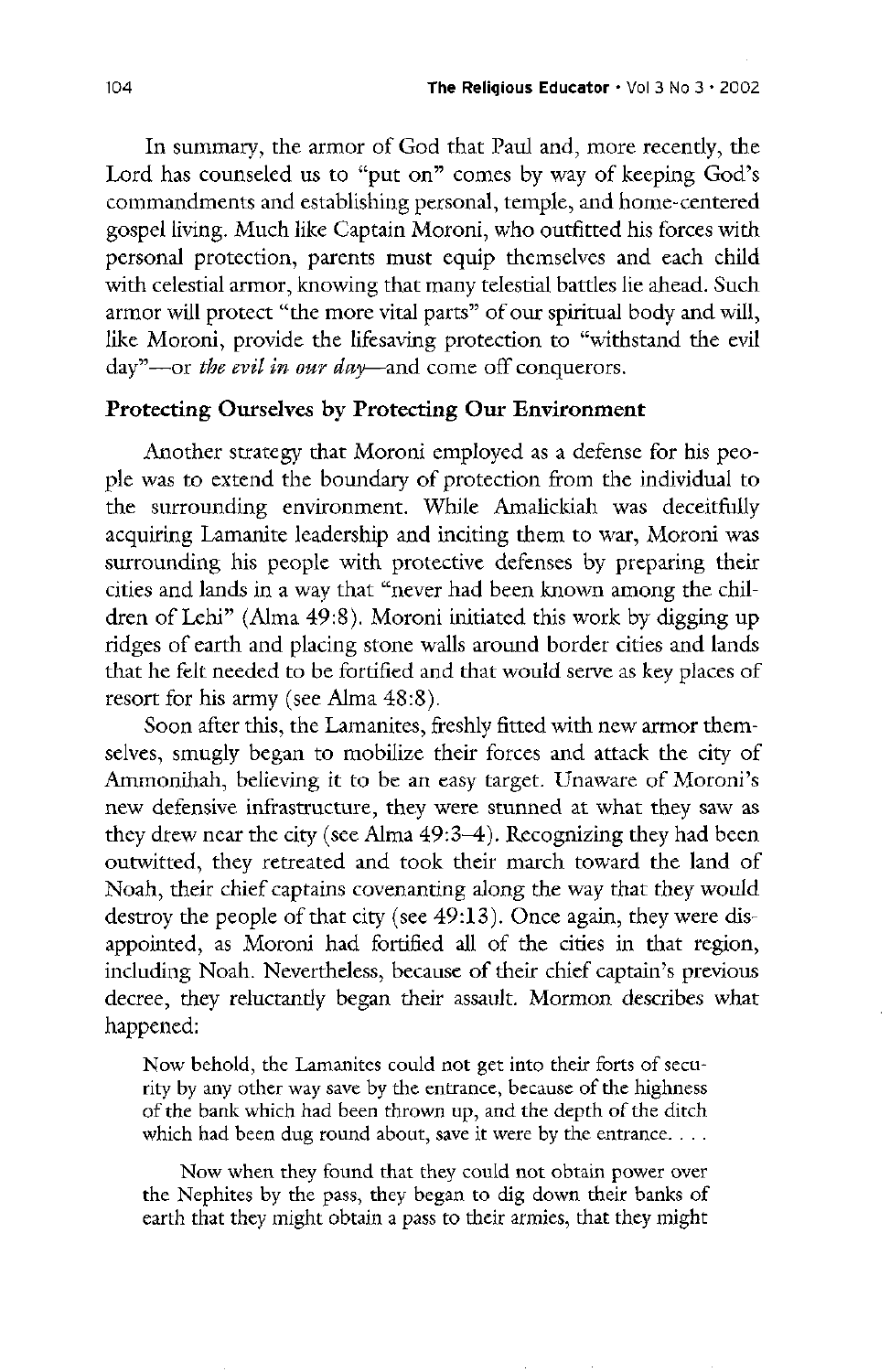have an equal chance to fight; but behold, in these attempts they were swept off by the stones and arrows which were thrown at them; and instead of filling up their ditches by pulling down the banks of earth, they were filled up in a measure with their dead and wounded bodies."  $(Alma 49:18, 22)$ 

At this point, Mormon summarizes by saying, "Thus the Nephites" had all power over their enemies; and thus the Lamanites did attempt to destroy the Nephites until their chief captains were all slain; yea, and more than a thousand of the Lamanites were slain; while, on the other hand, there was not a single soul of the Nephites which was slain"  $(49:23;$  emphasis added). Imagine that! A ratio of one thousand to zero—pretty good odds! Of course, we know that some of the Nephites had been wounded, but because of their armor, these wounds were not fatal (see Alma  $49:24$ ). Once again, the Lamanites lost a major campaign and were forced to retreat to their homeland.

During the next few years of peace, Moroni continued to expand his civil defense program by constructing defensive earthworks around all the cities possessed by the Nephites. Picket fences built on top of timbers were erected on ridges of earth with towers overlooking these fences. Moroni also drove off the Lamanites who were living in the east wilderness back to their own lands. This military maneuver allowed the Nephites to have a clear east-west borderline of defense for their own lands (see Alma  $50: 1-11$ ). At this point in the record, Mormon observes, "Behold there never was a happier time among the people of Nephi, since the days of Nephi, than in the days of Moroni, yea, even at this time" (Alma  $50:23$ ). This happiness was the by-product of the Nephites' faith and obedience in God and their increased confidence in the civil protections provided by Moroni. What application does this story have for us? In the Doctrine and Covenants, we read, "But my disciples shall stand in holy places, and shall not be moved; but among the wicked, men shall lift up their voices and curse God and die"  $(D&C 45:32)$ . To stand in holy places is the modern equivalent of Moroni's city and land defense strategy. We must establish holy places of safety for ourselves where the Spirit of the lord can reside and where worldly influences cannot penetrate President Ezra Taft Benson identified some of these places of resort when he taught: "Holy men and holy women stand in holy places, and these holy places include our temples, our chapels, our homes, and the stakes of Zion, which are, as the Lord declares, 'for a defense, and for a refuge from the storm, and from wrath when it shall be poured out without mixture upon the whole earth' (D&C 115:6 5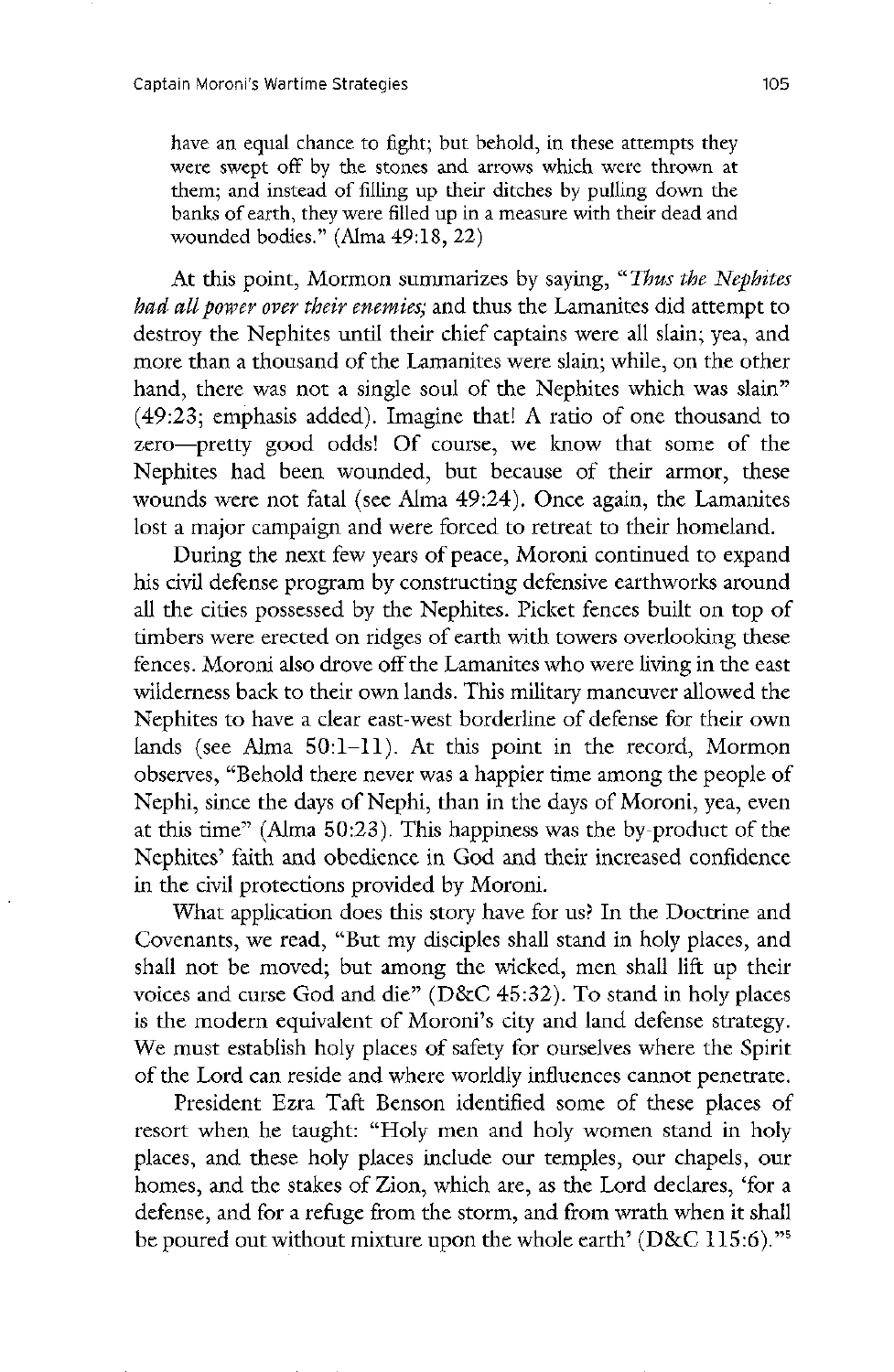More recently, President James E. Faust admonished: "As we recall the commandment to stand in holy places, we should remember that beyond the temple, the most sacred and holy places in all the world should be our own dwelling places. Our homes should be committed and dedicated only to holy purposes. In our homes all of the security, the strengthening love, and the sympathetic understanding that we all so desperately need should be found."<sup>6</sup>

Earlier, I discussed the great success the Nephites had by putting on personal armor. Here, with the addition of environmental boundaries like trenches and walls surrounding their cities, the Nephites' success was unmatched, for as Mormon put it: "[They] had all power over their enemies." It is this same level of spiritual power that should be our goal. Truly, to have all power over evil, with zero spiritual fatalities, would truly bring us, as it did the Nephites, our happiest times.

When I teach about these two war strategies in the classroom, I like to illustrate their modern spiritual application by sketching a sim ple diagram on the whiteboard. First, I draw a stick figure of a person with a circle around it (see figure  $1$ ). This illustration represents each of us clothed with personal armor. Next, I draw a larger rectangle surrounding the figure to symbolize environmental borders much like the city walls that Moroni built (see figure  $2$ ). This visual represents us standing in holy places like our homes, temples, or churches.

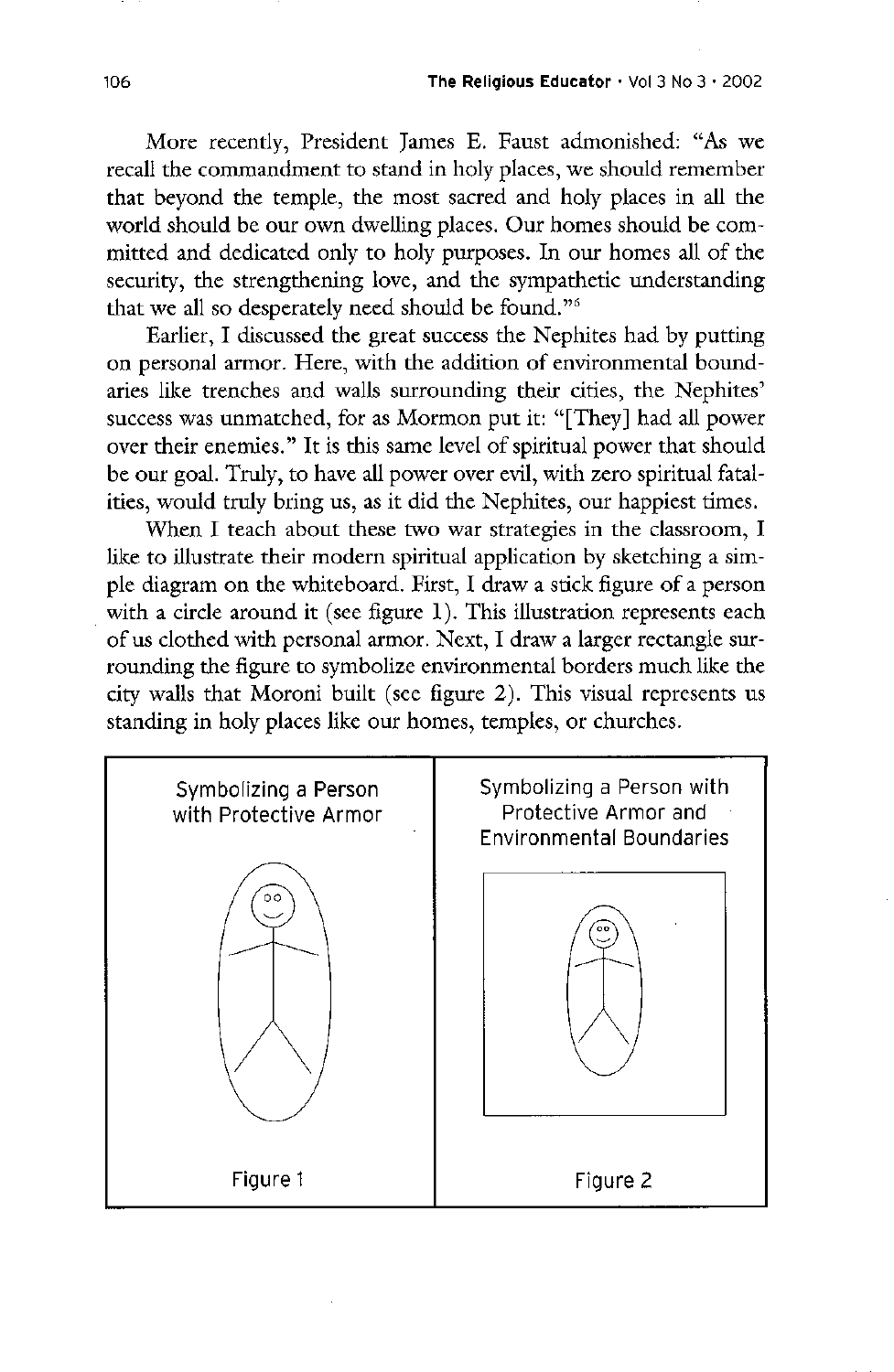With these models in front of the classroom, the students can then visualize and discuss what might represent their modern spiritual armor as well as their holy places of resort. They can also see how the combination of these two strategies will lead to unequaled spiritual protection for themselves, just as it did for the Nephites.

Now, here is another lesson. I help students recognize that once our personal and environmental defenses are in place, the only way Satan can have any hope of success is by sneaking his message *inside* our defenses, thus weakening the inner vessel. To illustrate this, I add another feature to my previous drawing—that of a roof on top of the rectangle (see figure 3). This drawing represents each of us inside a holy place we call our home. I might then draw a television or some other media device to demonstrate how satan may covertly send prop aganda via our communication lines (television, magazines, Internet, music), thereby weakening us from the inside out and deceiving us into breaking down our borders of safety and removing our armor (see figure 4). Hence, even though we may invest many hours of time in building strong personal and environmental borders, we can quickly lose them if we are not vigilant in censoring what comes inside our homes through the media.



Remember, in Alma 50, the Nephites were doing very, very well. They suffered no major problems as long as they continued to keep the commandments of the Lord and to support Moroni's call to liberty.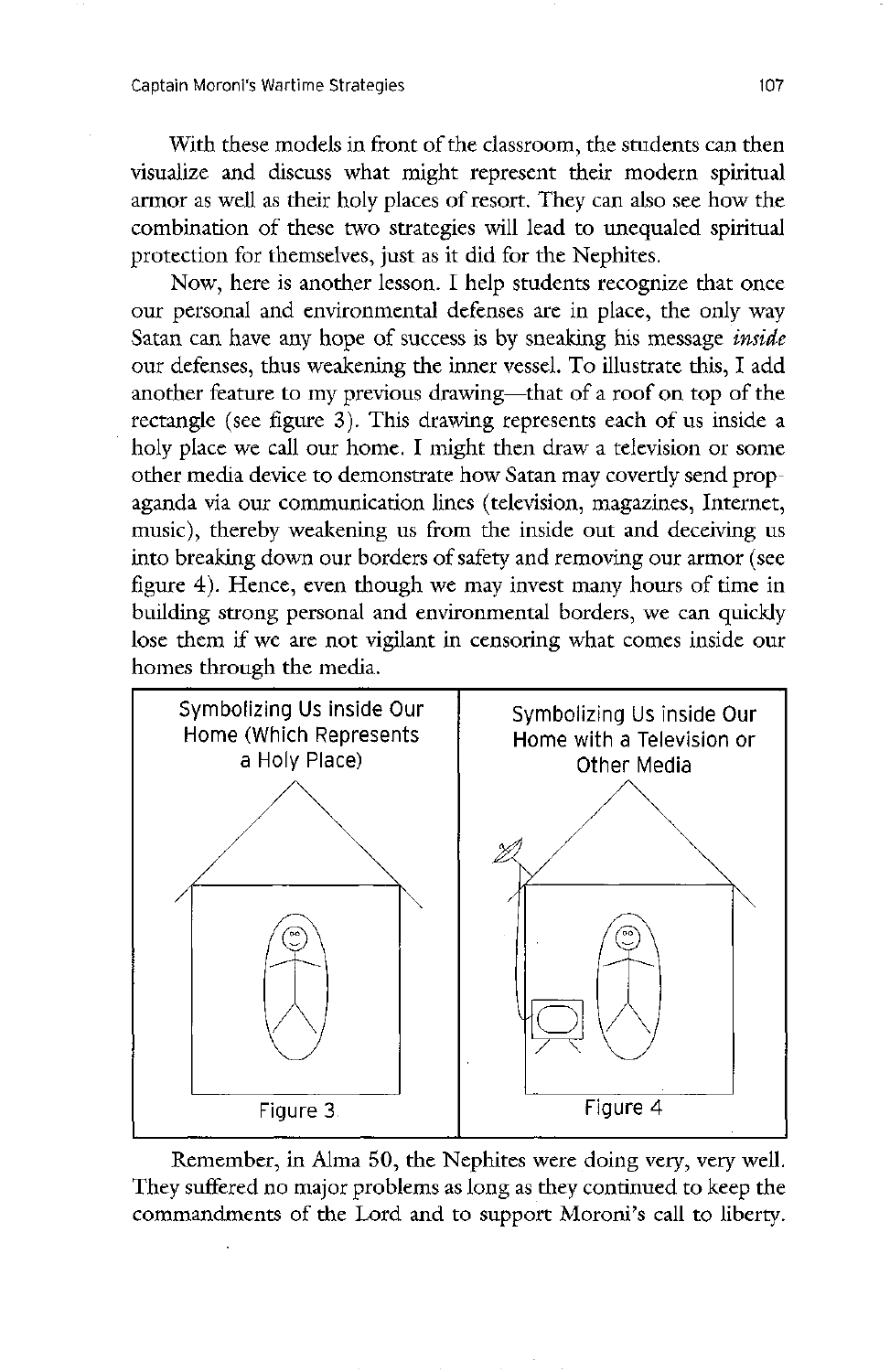Unfortunately, a couple of civil factions sprang up, the first being in the city of Morianton. This disturbance was eventually quelled (see Alma  $50:25-36$ . Then, the king-men began an antigovernment movement that distracted the Nephites just enough to allow them to be blindsided by the Lamanites, who invaded the land of Moroni (see Alma  $51$ ). Sadly, even though Moroni spent a tremendous amount of time and money in preparing the Nephites with personal armor and border protections against an outside enemy, the growing pride from within remained unchecked and led to unnecessary loss of life. Moroni knew that such inward vessel problems were the primary cause of their conflicts with the Lamanites in the first place (see Alma  $60$ ). Unless these types of dissensions were suppressed, in the end it would not matter how superior his outside defenses were (see Alma  $51:16$ ).

In much the same way, how many of us faithfully put on the armor of God by way of daily prayer and scripture study; how many of us build a holy environment to live in by decorating our homes with uplifting furnishings, all sorts of family and Church pictures, and a "Families Are Forever" cross-stitch, only to turn around and unwittingly allow the adversary in through undisciplined television viewing or Internet surfing? Like Moroni, we must eliminate these inner vessel

conflicts and allow only wholesome media to be present. If we do these things and continue to maintain our personal armor and borders of safety, we can be assured that "the very powers of hell [will be] shaken forever" in our behalf (Alma  $48:17$ ).

#### Protecting Ourselves by Continuing to Improve Our Defenses

Like any great leader, Moroni was always thinking ahead, wondering how and where his enemy might strike next. He knew that the enemy would not rest and that they would not stop in their efforts to think of new ways to attack and subdue his people. He knew that the personnel in Amalickiah's "Department of War" were working overtime. He knew that unless he continued to be innovative in his own wartime preparations, the Nephites would lose their liberties.

For example, during the battle between Zerahemnah and Moroni, the Nephites initially outfitted themselves with personal armor, whereas most of the Lamanites had no such protection. The outcome was a Nephite victory (see Alma 43). Years later, when Amalickiah sent his first wave of forces to attack the Nephites, he copied the Nephites' previous example and upgraded his own army with personal armor (see Alma 48). Meantime, Moroni had continued improving his forces by building defense structures around key cities he believed would be at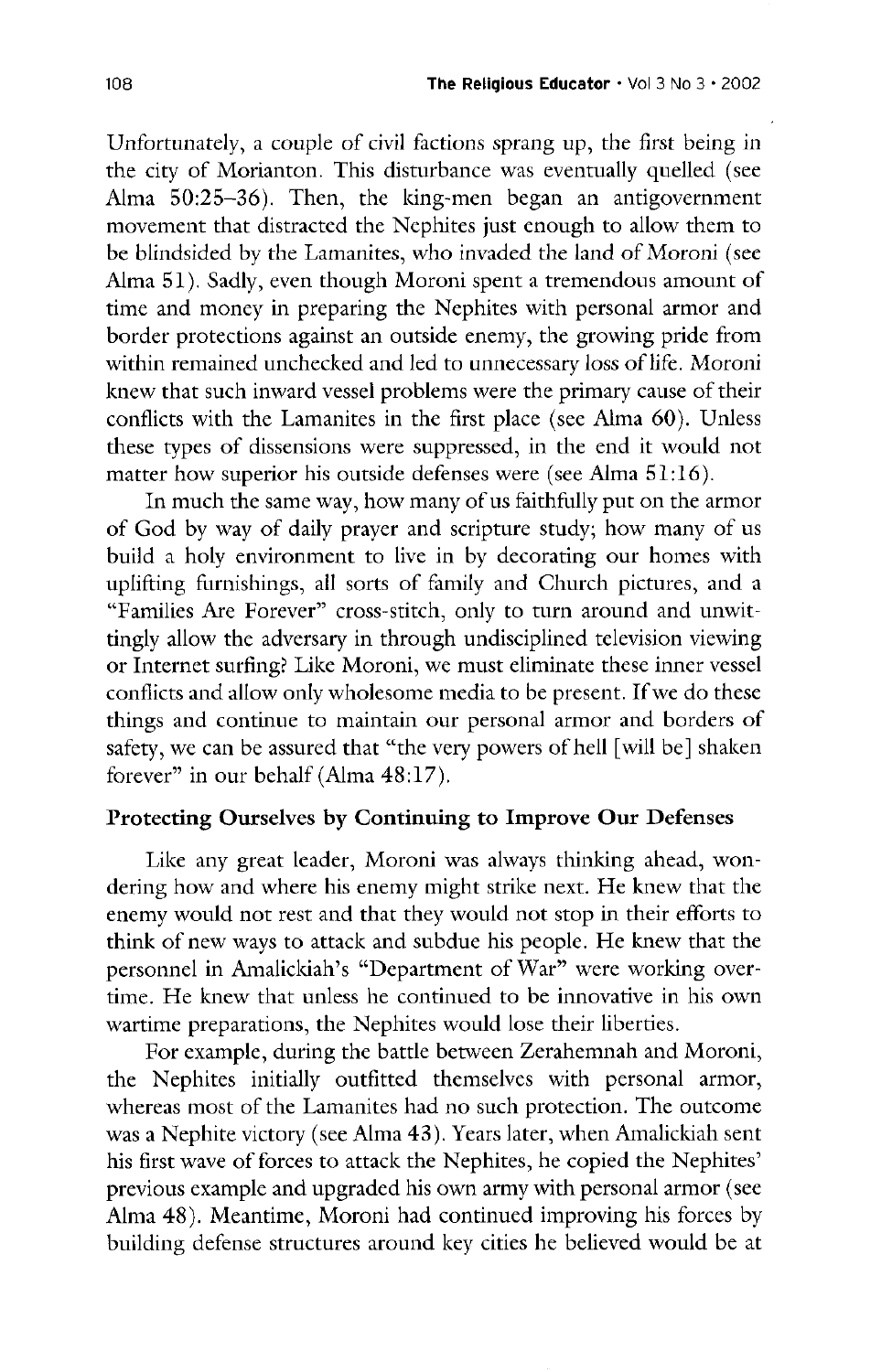risk for attacks. This vigilance had an immediate payoff, as the Nephites again shouted the cry of victory! The lesson here is simple: If Moroni had stood idle—thinking that personal armor would *always* be enough to protect his people—the outcome might have been significantly different. Had the "new and improved" Lamanites met them on "equal grounds," the probability of a Nephite defeat would have been high, especially in light of the disposition and size of the Lamanite army

Like Moroni, we need to update our spiritual defenses continually to stay ahead of Satan's plans. He will not rest and will persistently apply newly upgraded ways of deceiving and defeating us. As society advances in technology and information, the adversary will adopt these advancements for his own purposes. President James E. Faust remarked: "I think we will witness increasing evidence of Satan's power as the kingdom of God grows stronger. I believe Satan's ever-expanding efforts are some proof of the truthfulness of this work. In the future the opposition will be both more subtle and more open. It will be masked in greater sophistication and cunning, but it will also be more blatant. We will need greater spirituality to perceive all of the forms of evil and greater strength to resist it."<sup>7</sup> Though Satan's increasing assault on society is manifest in many ways, none is more rampant than his utilization of technology and media. For example, when I was in high school in the late 1970s, I don't recall many people in my hometown owning a VCR; nor were there a lot of video rental stores. If people wanted to watch a movie, they usually had to wait a few weeks for it to come to their local theater or drive-in and even longer to see it on television. In addition, movie rating and television programming standards were relatively strict in enforcement against immoral content Today, things are much different. With the advent of DVD systems, Internet streaming, and satellite dish networks, VCRs are beginning to be a thing of the past. Technology provides us with instantaneous access to all types of media, including that with morally dangerous content. The adversary has led a charge not only to relax media standards but even to subvert them. What was once classified as pornographic is now nothing more than what a typical person sees while strolling down the aisle of a local video store. How are we to defend ourselves against this and other modern forms of attack? Spiritually speaking, if we stand idle without improving upon the same defense strategies we once used, we risk coming up short. Consequently, we must be progressive in extending our strength.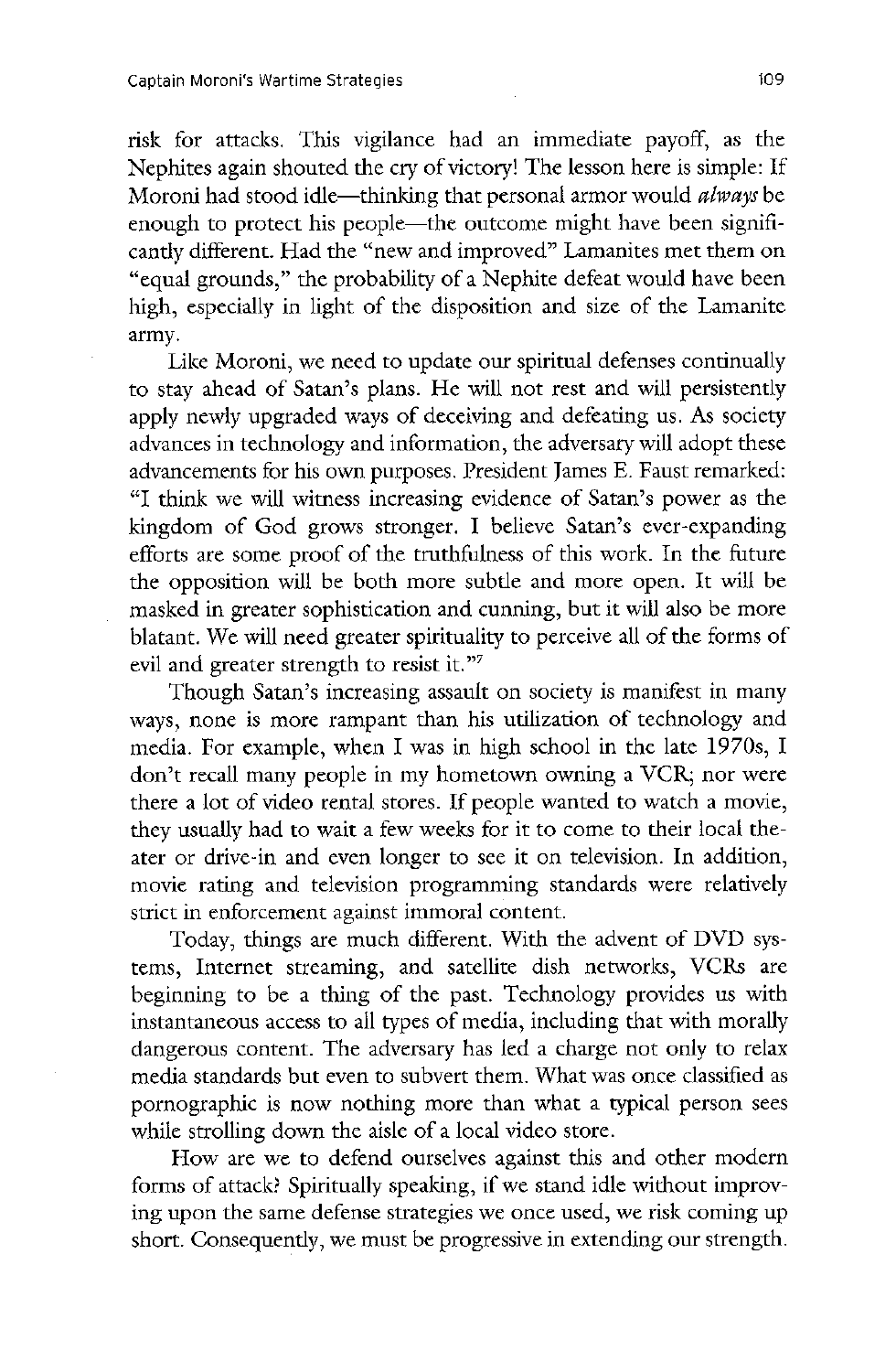This is why the Lord blessed us with *living* prophets and Apostles. They are our chief captains. They foresee the enemy's plans and provide us with *updated* defense tactics not only for today's battles but also for tomorrow's as well. To illustrate, who can measure the added power given to the Saints when in 1979 and 1981 the Latter-day Saint edition of the king james version of the bible and its companion volume of the triple combination were published and distributed? This inspired development provided a foundation that would fortify a new generation of Church members to withstand today's unique challenges. This example, of course, is only one of many in which the Lord, through His chosen servants, is in an ongoing mode of strengthening His Saints.

Knowing that Satan has and will continue to revise and improve his forces by modern means, we as Latter-day Saints must be like Moroni in our thinking and must stay abreast in our spiritual defenses. Moroni was proactive, vigilant, progressive, and innovative. He knew the scriptures. He knew the prophecies and promises. He was prayerful, and he stayed close to the Spirit. He received guidance from the Lord and His servants to foresee the enemy's plans and then acted accordingly (see Alma  $43:23-25$ ). We must do the same.

#### Protecting Ourselves by Erecting Watchtowers

Part of Moroni's bulwark for protecting his cities was that of watchtowers. In Alma 50:4-5, we see that Captain Moroni "caused towers to be erected that overlooked those works of pickets, and he caused places of security to be built upon those towers, that the stones and the arrows of the Lamanites could not hurt them. And they were prepared that they could cast stones from the top thereof, according to their pleasure and their strength, and slay him who should attempt to approach near the walls of the city."

In ancient civilizations, watchtowers were a valuable, if not vital, aspect of military defensive strategy. With watchtowers in place, watchmen could see their enemy's movements and provide timely alerts for the inhabitants of their city to prepare for battle. Additionally, as was the case with the Nephites, watchmen could also use these towers as strategic places from which they could fire shots against the enemy as they drew near the city walls. Elder Ballard explains: "Often in the scriptures the Lord speaks of watchmen on the towers, and of watchtowers themselves A watchtower is generally raised so that someone can climb to the top and see a greater distance. In this way they are alerted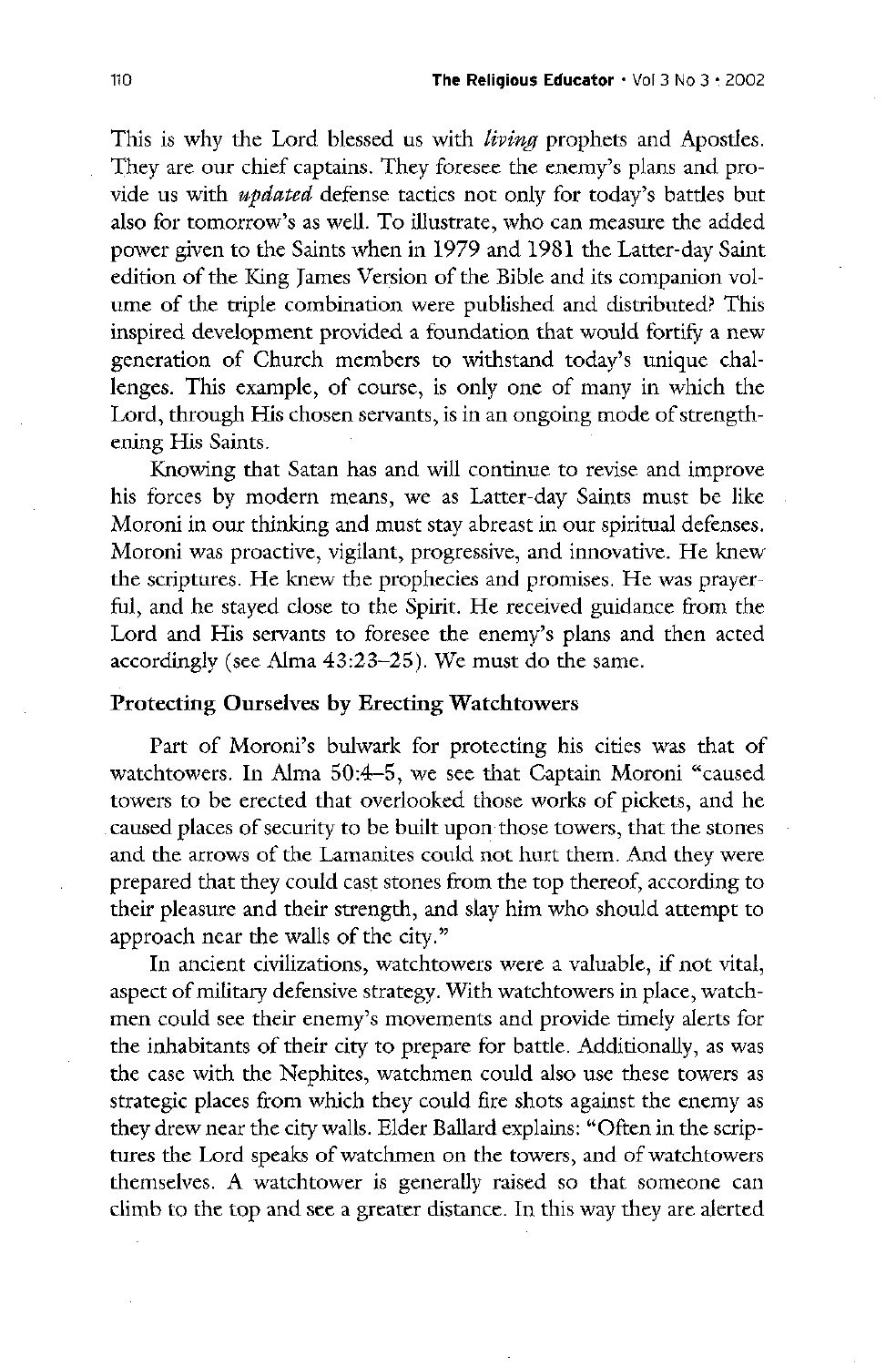to danger or threat much sooner than they would otherwise be. The same principle holds true in our lives. We can raise watchtowers that help us deal with threats before they actually descend upon us."<sup>8</sup>

To the Saints in Missouri, the Lord gave a parable on the redemption of Zion that underscores the value of a watchtower: "The watchman upon the tower would have seen the enemy while he was yet afar off; and then ye could have made ready and kept the enemy from breaking down the hedge thereof, and saved my vineyard from the hands of the destroyer" ( $D&C$  101:54; emphasis added).

Using watchtowers to see "the enemy while he [is] yet afar off" takes away one of the enemy's most important strategies—the element of surprise. Satan delights in ambush and thereby takes us out before we are aware. Consequently, the Lord has provided us with several warning systems of alert, two of which are modern watchtowers and watchmen. These watchmen are our Church leaders, particularly the prophets and apostles. They receive relevant and timely alerts about Satan's current and future plans of attack. Their warnings come to us at least twice a year during general conference as well as on other special occasions. It has been said: "Members of the Church today stand in a position to see clearly the enemy and how he works, because they have living prophets who speak the mind of God. They are therefore called by the savior both to warn the wicked of the destruction that awaits them if they do not repent and to secure zion and protect her inhabitants. Thus, the Lord refers to his authorized servants today as watchmen upon the towers (see Isaiah 62:6 and Ezekiel  $33:2-9$ )."<sup>9</sup> Elder Bruce R. McConkie further explained: "In their capacity as elders, prophets, ambassadors, and ministers, the Lord's agents are *watchmen* upon the tower. Their obligation is to raise the warning voice so that the sheepfold of Israel shall stand secure from the dangers and evils of the world."<sup>10</sup> Doctrine and Covenants 124:45 details one of the most important promises given to those who follow these watchmen: "If my people will hearken unto my voice, and unto the voice of my servants whom I have appointed to lead my people, behold, verily I say unto you, they shall not be moved out of their place." To this, President Packer added: "Remember this promise; hold on to it. It should be a great comfort to those struggling to keep a family together in a society increasingly indifferent to, and even hostile toward, those standards which are essential to a happy family."<sup>11</sup>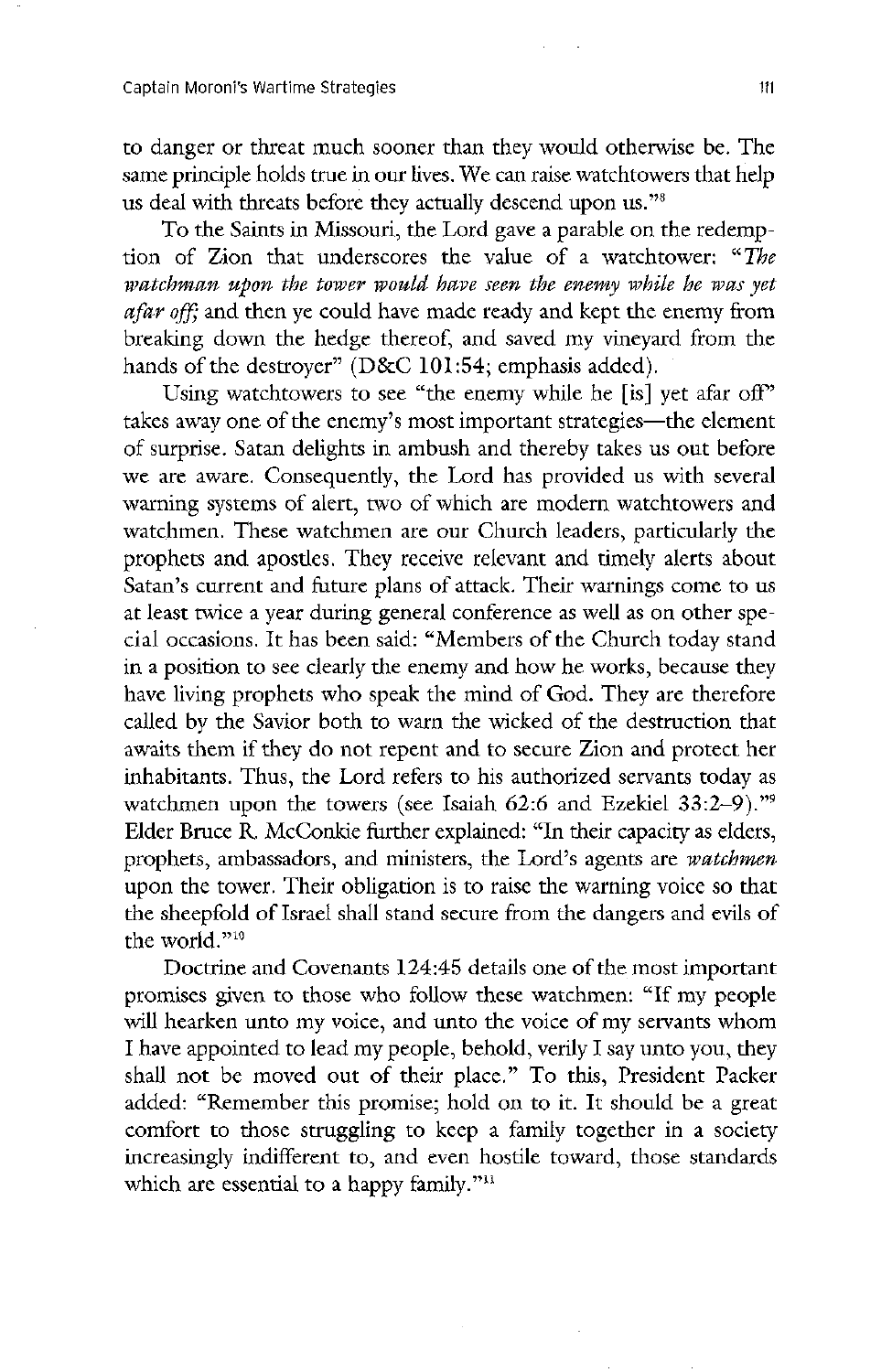## Protecting Ourselves by Not Attacking Our Enemies in Their strongholds

In Alma 52, we find Teancum anxious about taking back several of the Nephite cities that had been lost to the Lamanites previously in the war. After receiving direction from Moroni to retake the city of Mulek, Teancum began mobilizing his forces. However, as he commenced to march forth against the Lamanites, "he saw that it was impossible that he could overpower them while they were in their fortifications; therefore he abandoned his designs and returned again to the city Bountiful, to wait for the coming of Moroni, that he might receive strength to his army"  $(52:17)$ . When Moroni later arrived and surveyed the situation, he realized the wisdom of Teancum: the only way the Nephites would have any chance of success against the Lamanites would be to get them away from their strongholds and meet them upon "fair grounds"  $(52:21)$ . Moroni and his chief captains did just that; they devised an ingenious plan that lured the Lamanites away from their fortified city, which they were then able to recapture and occupy once again

Helaman showed this same kind of wisdom during the course of his military command. In Alma 58, we read that his army, which included the stripling warriors, had the objective of retaking the city of Manti. However, as he described it, the Lamanites "were so much more numerous than was our army that we durst not go forth and attack them in their strongholds" (Alma  $58:2$ ). After much prayer and after receiving strength and courage from the Lord, Helaman enticed the Lamanites out of their fortifications, much like Moroni, and thus accomplished his objective by regaining possession of the city of Manti. The idea of entering into the enemy's territory is a potentially dangerous thing, no matter what the objective. Like these great Nephite military leaders, we must be wise and cautious as we battle against evil. We especially need to stress this principle to the youth of the Church. some of our young people who are sincere in their desire to help their wayward friends may unwittingly end up going into the enemy's territory to try to bring them back to the gospel side of the line. They may think, "If I go to such and such a party, I can be a positive influence by not drinking and thus encourage my struggling friends who will see my good example." Unfortunately, they don't realize that by doing this they are entering into the adversary's stronghold, and, like Teancum, Moroni, and Helaman, they must realize that the odds are against them.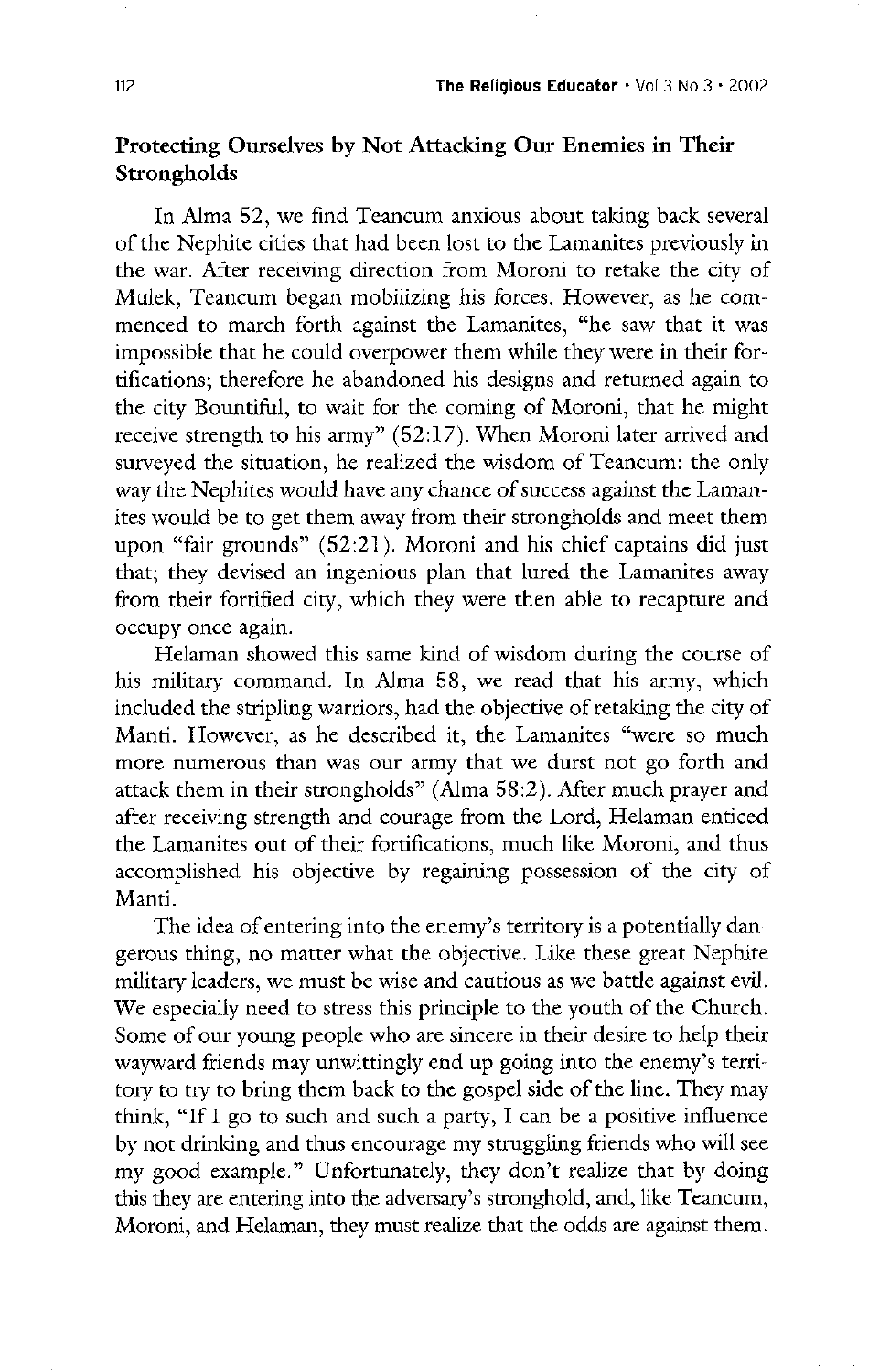President Spencer W. Kimball wrote in The Miracle of Forgiveness: The difference between the good man and the bad man is not that one had the temptations and the other was spared them. It is that one kept himself fortified, and resisted temptation, and the other placed himself in compromising places and conditions and rationalized the situations. Hence it is obvious that to remain clean and worthy, one must stay positively and conclusively away from the devil's territory, avoiding the least approach toward evil."<sup>12</sup> President Kimball goes on to quote President George Albert Smith, who said: "My grandfather used to say to his family, 'There is a line of demarkation, well defined, between the Lord's territory and the devil's. If you will stay on the Lord's side of the line, you will be under his influence and will have no desire to do wrong; but if you cross to the devil's side of the line one inch, you are in the tempter's power, and if he is successful, you will not be able to think or even reason properly, because you will have lost the Spirit of the Lord.  $\dots$  There is safety for us only on the Lord's side of the line.""13

Instead of trying to save our wavering friends by associating with them in the enemy's strongholds, it is much better to meet them in safe territory. For our youth, this may be as simple as having them talk

to a struggling friend one-on-one at school or some other place where there is a good or neutral environment. I have found that sometimes the best time to talk with a friend who is wavering is when we are simply by ourselves—away from the strongholds of others who would seek to influence us against the truth. The bottom line is that we all must be careful to avoid enemy territory as we go about our daily associations with others.

### Faith and Obedience: The Foundation of Protection

Although we do not know the exact reasons why Mormon decided to include a relatively large section of wartime stories in his record, we know one thing—they are there, and they must be important. If we take Nephi's advice and liken these stories unto ourselves, applying them to our latter-day spiritual battles against evil, a rich world of parallels can be drawn

This said, one last application should be noted. Truly, Captain Moroni was a master at implementing defensive strategies to protect his people. However, underlying it all, humble Moroni always recognized the direct relationship between the Nephites' faith in Christ and the preserving hand of God in their wartime successes. From Moroni's